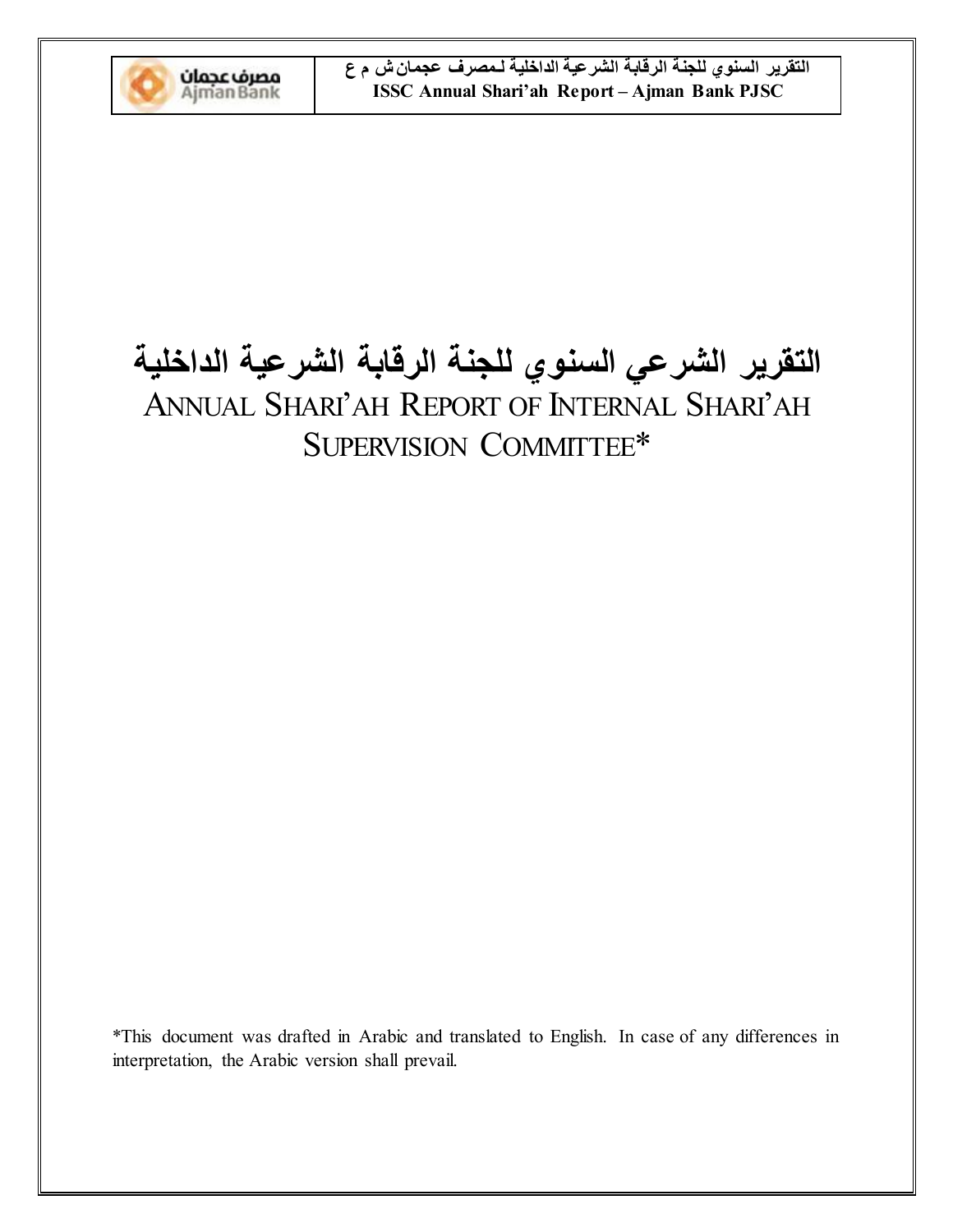

التقرير السنوى للجنة الرقابة الشرعية الداخلية لـمصرف عجما*ن ش* م ع **ISSC Annual Shari'ah Report - Ajman Bank PJSC** 

# التقرير الشرعي السنوي (باللغة العربية*)*

التقرير السنوي للجنة الرقابة الشرعية الداخلية لـمصرف عجمان ش م ع

الحمد لله ربِّ العالمين، والصَّلاة والسَّلام على أشرف الأنبياء والمرسلين سيدنـامحمدٍ وعلى أله وصحبه أجمعين.

صدر في: 2021/01/26م

إلى السادة المساهمين في مصرف عجمان ("المؤسسة")

السَّلام عليكم ورحمة الله نعالى وبركاته، وبعد: إن لجنة الرقابة الشرعية الداخلية للمؤسسة ("اللجنة") ووفقا للمنطلبات المنصوص عليها في القوانين والأنظمة والمعايير ذات العلاقة ("المتطلبات الرقابية")، تقدم تقرير ها للسنة المالية المنتهية في 31 ديسمبر من عام (2021م) ("السنة المالبة").

1. مسورولية اللجنة

إن مسؤولية اللجنة وفقا للمتطلبات الرقابية ولائحتها التنظيمية تتحدد في الرقابة الشرعية على جميع أعمال، وأنشطة، ومنتجات، وخدمسات، وعقسود، ومستندات، ومواثبق عمل المؤسسة، والسياسات، والمعابير المحاسبية، والعمليات والأنشطة بشكل عام، وعقد التأسيس، والنظام الأساسي، والقوائم المالية للمؤسسة، وتوزيع الأرباح وتحميل الخسائر والنفقات والمصروفات بين المساهمين وأصحاب حسابات الاستثمار ("أعمال المؤسسة") وإصدار قرارات شرعية بخصوصها، ووضع الضوابط الشرعية اللازمة لأعمال المؤسسة والتزامها بالشريعة الإسلامية في إطسار القواعد والمبادئ والمعابير التي تضسعها الهيئة العليا الشرعية ("ا**لـهيئة**")، لضــمان توافقها مع أحكــــام الشـــــريعة الإســــلامية<sub>.</sub>

وتتحسمل الإدارة العليا مسؤولية التسـزام المؤسسة بالشسـريعة الإسلامية وفقا لقرارات، فتاوى، وأراء المهيئة، وقرارات اللجنة في إطار القواعد والمعبادئ والمعايير التي تضعها الهيئة ("الالتزام بالشريعة الإسلامية'') في جمــيع أعمـــالها والـتأكــد مـــن ذلك، ويتحمــل مجلس الإدارة المســؤولية النهائية في هــذا الشـــأن

- 2. المعايير الشرعية اعتمدت اللجنةَ على المعايير الشرعية الصـادرة عن هيئة المحاسبة والمراجعة للمؤسسات المالية الإسلامية ("أيوفي") معايير للحد الأدنى للمنطلبات الشرعية والنزمت بها في كل ما نفتي به أو نعتمده أو نوافق عليه أو نوصبي به فيما ينعلق بأعمال المؤسسة خلال السنة المالية المنتهية دون استثناء وفقا لقرار الهيئة رقم  $.2018/3/18$ 
	- 3. الأعمال التي قامت بها اللجنة خلال السنة المالية

لقد قامت اللجنة بالرقابة الشرعية على أعمال المؤسسة، من خلال مراجعة أعمال المؤسسة ومراقبتها من خلال إدارة الرقابة الشرعية الداخلية وإدارة التدقيق الشرعي الداخلي، وفقا لصلاحيات اللجنة ومسؤولياتها والمنطلبات الرقابية في هذا الشأن ومن الأعمال التي قامت بها اللجنة ما يأتي: أ. حقد (4) اجتماعات خلال السنة المالية،

ب ِ إصدار الفتاوي والقرارات وإبداء الأراء فيما يتعلق بأعمال المؤسسة التي عرضت على اللجنة ِ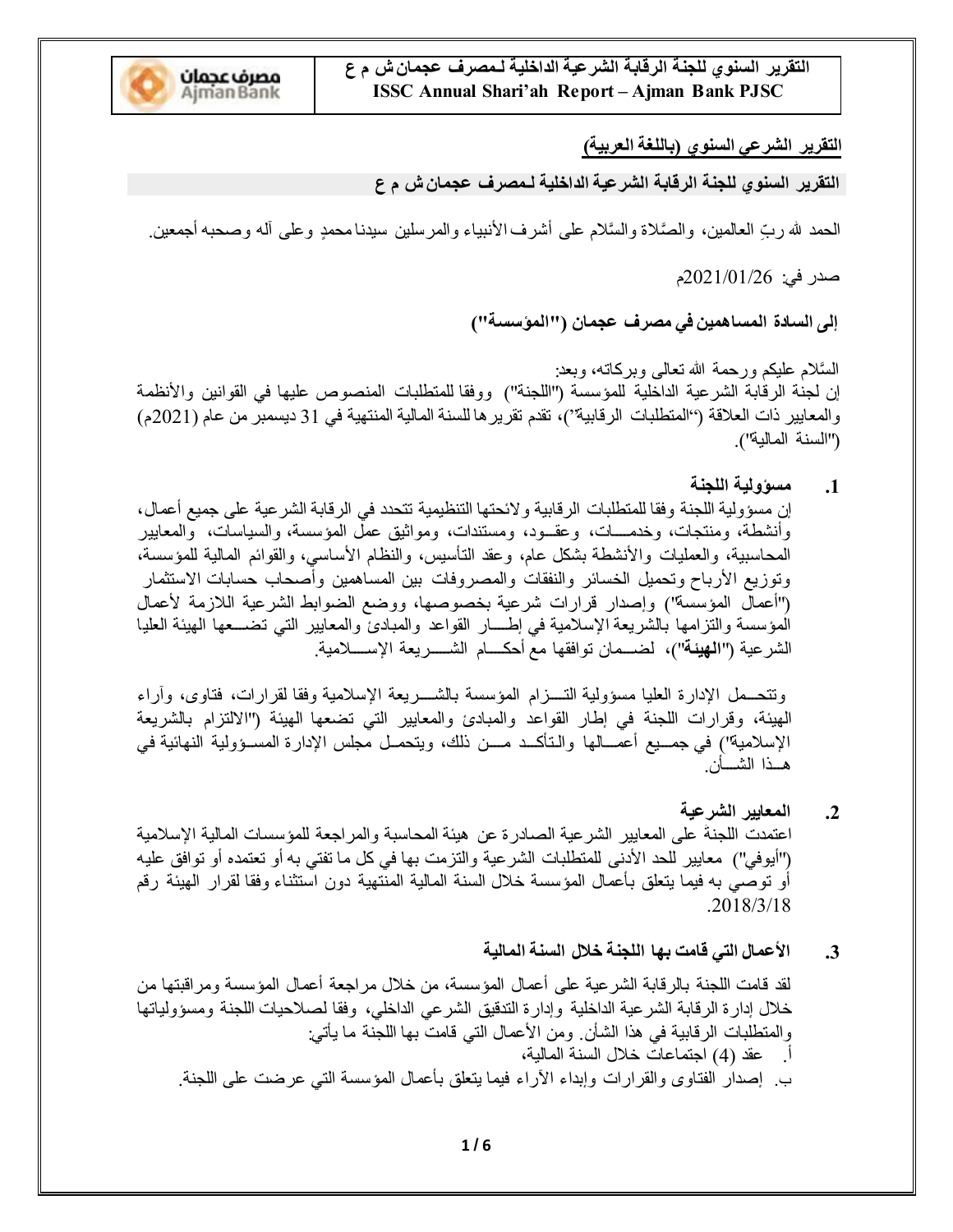التقرير السنوى للجنة الرقابة الشرعية الداخلية لـمصرف عجما*ن ش* م ع **ISSC Annual Shari'ah Report - Ajman Bank PJSC** 

- **مصرف عجمان**<br>Ajman Bank
- ج ِ مراجعة السياسات، واللوائح الإجرائية، والمعايير المحاسبية، وهياكل المنتجات، والعقود، والمستندات، وموانيق العمل، والوثائق الأخرى المقدمة من قبل المؤسسة للجنة للاعتماد/الموافقة.
- د ِ التأكد من مدى توافق توزيع الأرباح وتحميل النفقات والمصروفات بين أصحاب حسابات الاستثمار والمساهمين وأصحاب حسابات الاستثمار مع الضوابط الشرعية المعتمدة من قبل اللجنة.
- ه. الرقابة من خلال إدارة أو قسم الرقابة الشرعية الداخلية، والتدقيق الشرعي الداخلي، على أعمال المؤسسة بما في ذلك المعاملات المنفذة والإجراءات المتبعة، وذلك على أسَّاس اختَيار عينات من العمليات المنفذة، ومراجعة النقارير المقدمة في هذا الخصوص.
- و. تقديم توجيهات إلى الجهات المعنية في المؤسسة بتصحيح ما يمكن تصحيحه من الملاحظات التي وردت في التقارير المقدمة من قبل إدارة أو قسم الرقابة الشرعية الداخلية، والتدقيق الشرعي الداخلي، وإصدار قرارات بتجنيب عوائد المعاملات التي وقعت مخالفات في تطبيقها لصرفها في وجوه الخير ـ
- ز . اعتماد التدابير التصحيحية/الوقائية فيما يتعلق بالأخطاء التي تم الكشف عنها لمنع حدوثها مرة أخرى .
- ح بيان مقدار الزكاة الواجبة على السهم الواحد من أسهم المؤسسة. طّ. التواصل مع مجلس الإدارة واللجان التابعة له والإدارة العليا للمؤسسة، حسب الحاجة، بخصوص التزام المؤسسة بالشريعة الإسلامية.

وقد سعت اللجنة للحصول على جميع المعلومات والتفسيرات التي اعتبرتها ضرورية للتأكد من التزام المؤسسة بالشريعة الإسلامية.

- 4. استقلالية اللجنة تؤكد اللجنة بأنها أدت مسؤولياتها وقامت بجمسيع أعمالها باستقلالية تامسة، وقـد حصلت علمي التســهيلات اللازمــــة من المؤسســة وإدارتها العليا ومجلس إدارتها للاطلاع على جمــيع الوثائق والبيانات، ومناقشـــــة التعديلات والمتطلبات الشرعية.
- **ΔϴϣϼγϹΔόϳήθϟΎΑΔδγΆϤϟϡΰΘϟιϮμΨΑΔϨΠϠϟϱέ** بناء على ما حصلنا عليه من معلومات وإيضاحات من أجل التأكد من النزام المؤسسة بالشريعة الإسلامية، فقد خلصت اللجنة بدرجة مقبولة من الاطمئنان إلى أن أعمال المؤسسة خلال السنة المالية<mark> متوافقة مع</mark> ا**لشريعة الإسلامية إلا ما لوحظ من مخالفات** تم رفع تقارير بشأنها، وقد وجهت اللجنة باتخاذ الإجراءات المناسبة في هذا الخصوص. ورأي اللجنة، المذكور أعلاه، مبني على المعلومات التي اطلعت عليها خلال السنة المالية حصراً.

نسأل الله العلمي القدير أن يحقق للجميع الرشاد والسداد والسلام عليكم ورحمة الله وبركاته

تو <u>قي</u>ع أعضاء لجنة الر قابة الشر عية الداخلية للموّسسة

فضيلة الأستاذ الدكتور/ جاسم على الشامسي الرئيس والعضو التنفيذي

BBBBBBBBBBBBBBBB ΔϨΠϠϟϮπϋ ϱέϮμϨϤϟ ϲϠϋϢϴϫήΑ·έϮΘϛΪϟΔϠϴπϓ

BBBBBBBBBBBBBBBB ΔϨΠϠϟϮπϋ ϲϤηΎϬϟ ΪϤΣ ΪϤΤϣέϮΘϛΪϟΔϠϴπϓ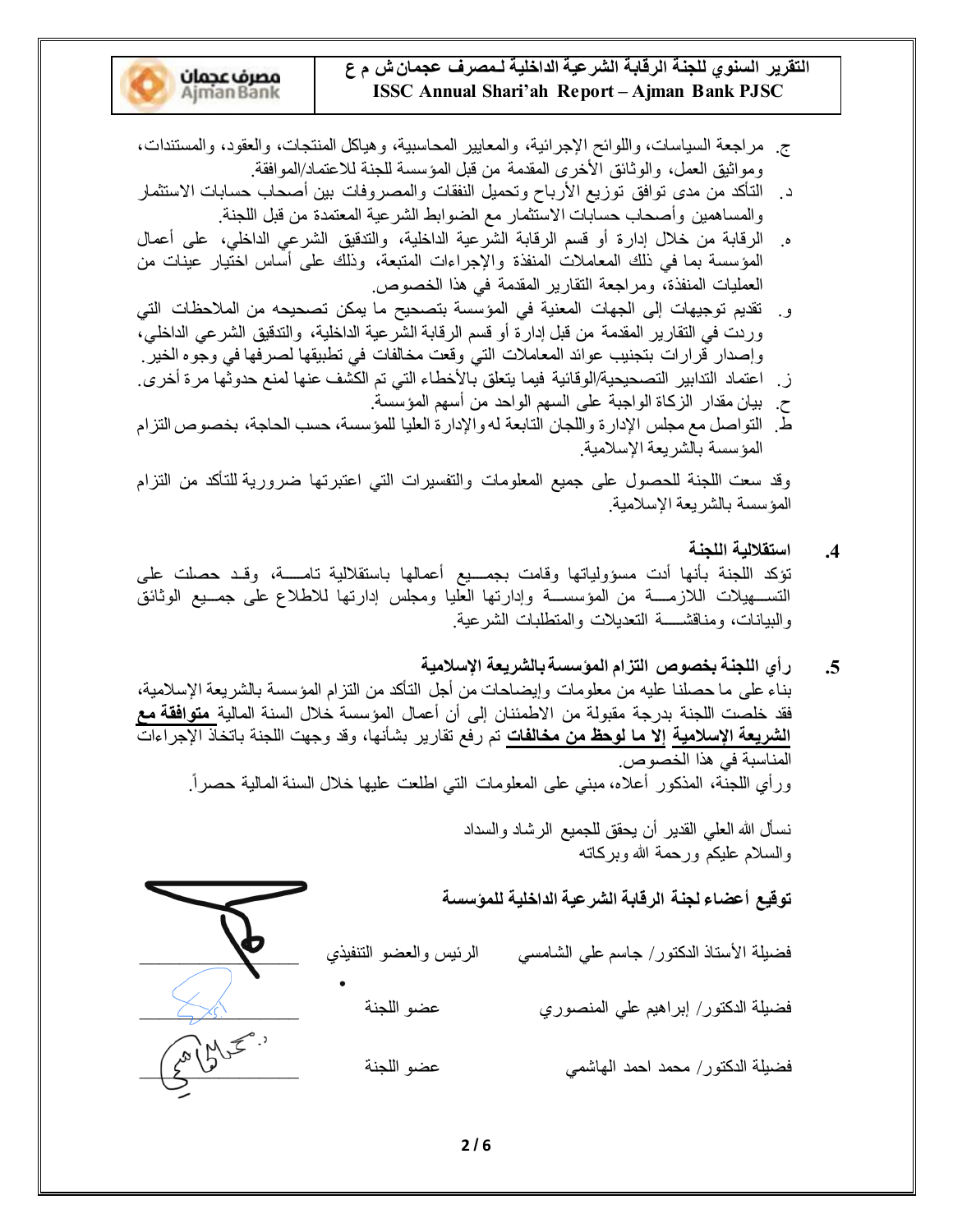

# **Annual Shari'ah Report (English)**

# **Annual Report of the Internal Shari'ah Supervision Committee of Ajman Bank PJSC**

**Issued on:** (*/01/2021*)

## **To: Shareholders of Ajman Bank PJSC** ("the Institution")

After greetings,

Pursuant to requirements stipulated in the relevant laws, regulations and standards ("the Regulatory Requirements"), the Internal Shari'ah Supervision Committee of the Institution ("ISSC") presents to you the ISSC's Annual Report for the financial year ending on 31 December 2021 ("Financial Year").

#### **1. Responsibility of the ISSC**

In accordance with the Regulatory Requirements and the ISSC's charter, the ISSC's responsibility is stipulated as to:

- a. undertake Shari'ah supervision of all businesses, activities, products, services, contracts, documents and business charters of the Institution; and the Institution's policies, accounting standards, operations and activities in general, memorandum of association, charter, financial statements, allocation of expenditures and costs, and distribution of profits between holders of investment accounts and shareholders ("Institution's Activities") and issue Shari'ah resolutions in this regard, and
- b. determine Shari'ah parameters necessary for the Institution's Activities, and the Institution's compliance with Islamic Shari'ah within the framework of the rules, principles, and standards set by the Higher Shari'ah Authority ("HSA") to ascertain compliance of the Institution with Islamic Shari'ah.

The senior management is responsible for compliance of the Institution with Islamic Shari'ah in accordance with the HSA's resolutions, fatwas, and opinions, and the ISSC's resolutions within the framework of the rules, principles, and standards set by the HSA ("Compliance with Islamic Shari'ah") in all Institution's Activities, and the Board bears the ultimate responsibility in this regard.

#### 2. **Shari'ah Standards**

In accordance with the HSA's resolution (No.  $18/3/2018$ ), and with effect from  $01/09/2018$ , the ISSC has abided by the Shari'ah standards issued by the Accounting and Auditing Organization for Islamic Financial Institutions (AAOIFI) as minimum Shari'ah requirements, in all fatwas, approvals, endorsements and recommendations, relating to the Institution's Activities without exception.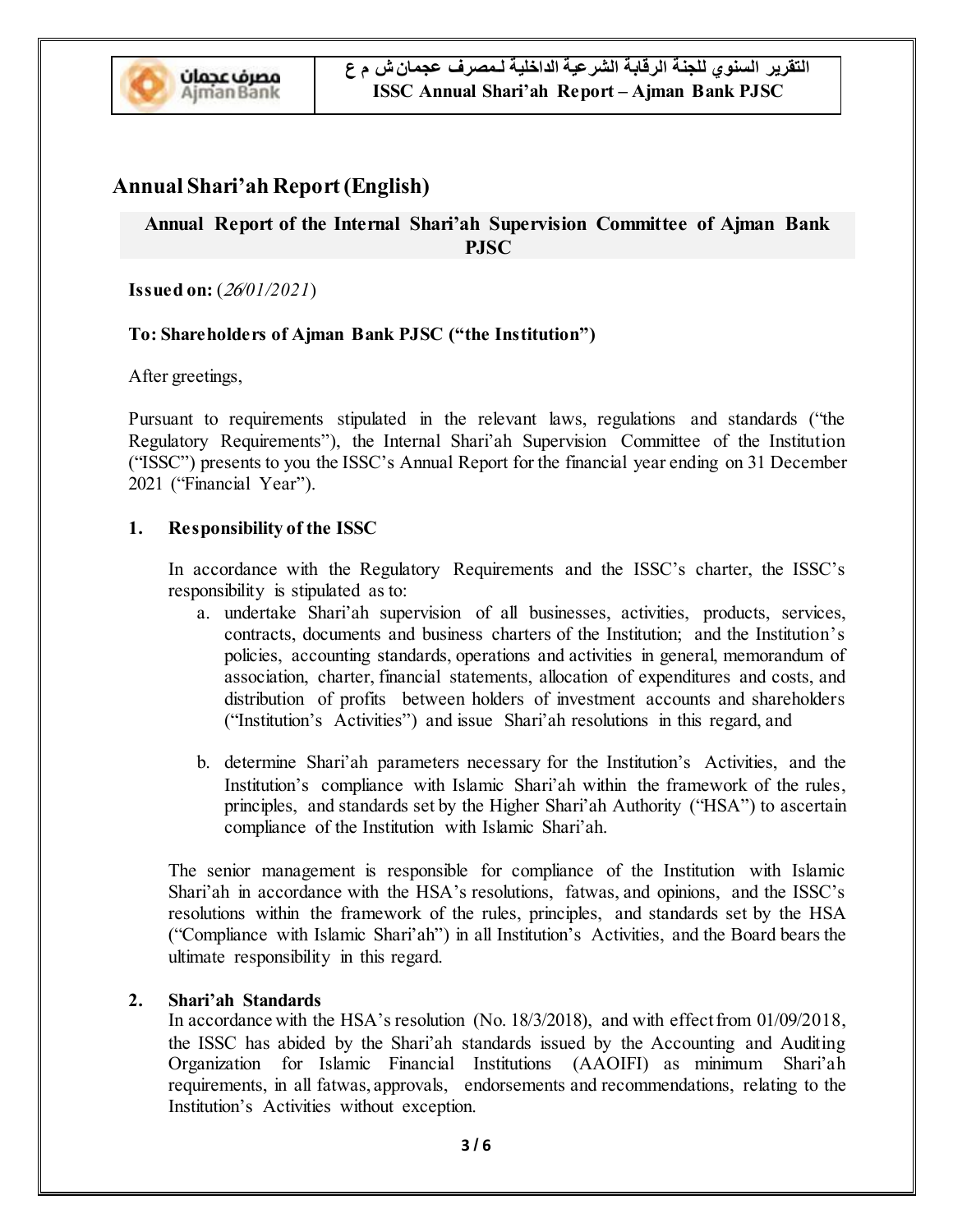

# **3. Duties Fulfilled by the ISSC During the Financial Year**

The ISSC conducted Shari'ah supervision of the Institution's Activities by reviewing those Activities, and monitoring them through the internal Shari'ah control division or section, internal Shari'ah audit, in accordance with the ISSC's authorities and responsibilities, and pursuant to the Regulatory Requirements in this regard. The ISSC's activities included the following:

- a. Convening (4) meetings during the year.
- b. Issuing fatwas, resolutions and opinions on matters presented to the ISSC in relation to the Institution's Activities.
- c. Monitoring compliance of policies, procedures, accounting standards, product structures, contracts, documentation, business charters, and other documentation submitted by the Institution to the ISSC for approval.
- d. Ascertaining the level of compliance of allocation of expenditures and costs, and distribution of profits between investment accounts holders and shareholders with parameters set by the ISSC.
- e. Supervision through the internal Shari'ah control division or section, internal Shari'ah audit, of the Institution's Activities including supervision of executed transactions and adopted procedures on the basis of samples selected from executed transactions, and reviewing reports submitted in this regard.
- f. Providing guidance to relevant parties in the Institution  $-$  to rectify (where possible) incidents cited in the reports prepared by internal Shari'ah control division or section, internal Shari'ah audit, and issuing of resolutions to set aside revenue derived from transactions in which non-compliances were identified for such revenue to be disposed towards charitable purposes.
- g. Approving corrective and preventive measures related to identified incidents to preclude their reoccurrence in the future.
- h. Specifying the amount of Zakat due on each share of the Institution.
- i. Communicating with the Board and its subcommittees, and the senior management of the Institution (as needed) concerning the Institution's compliance with Islamic Shari'ah.

The ISSC sought to obtain all information and interpretations deemed necessary in order to reach a reasonable degree of certainty that the Institution is compliant with Islamic Shari'ah.

#### **4. Independence of the ISSC**

The ISSC acknowledges that it has carried out all of its duties independently and with the support and cooperation of the senior management and the Board of the Institution. The ISSC received the required assistance to access all documents and data, and to discuss all amendments and Shari'ah requirements.

### **5.** The ISSC's Opinion on the Shari'ah Compliance Status of the Institution

Premised on information and explanations that were provided to us with the aim of ascertaining compliance with Islamic Shari'ah, the ISSC has concluded with a reasonable